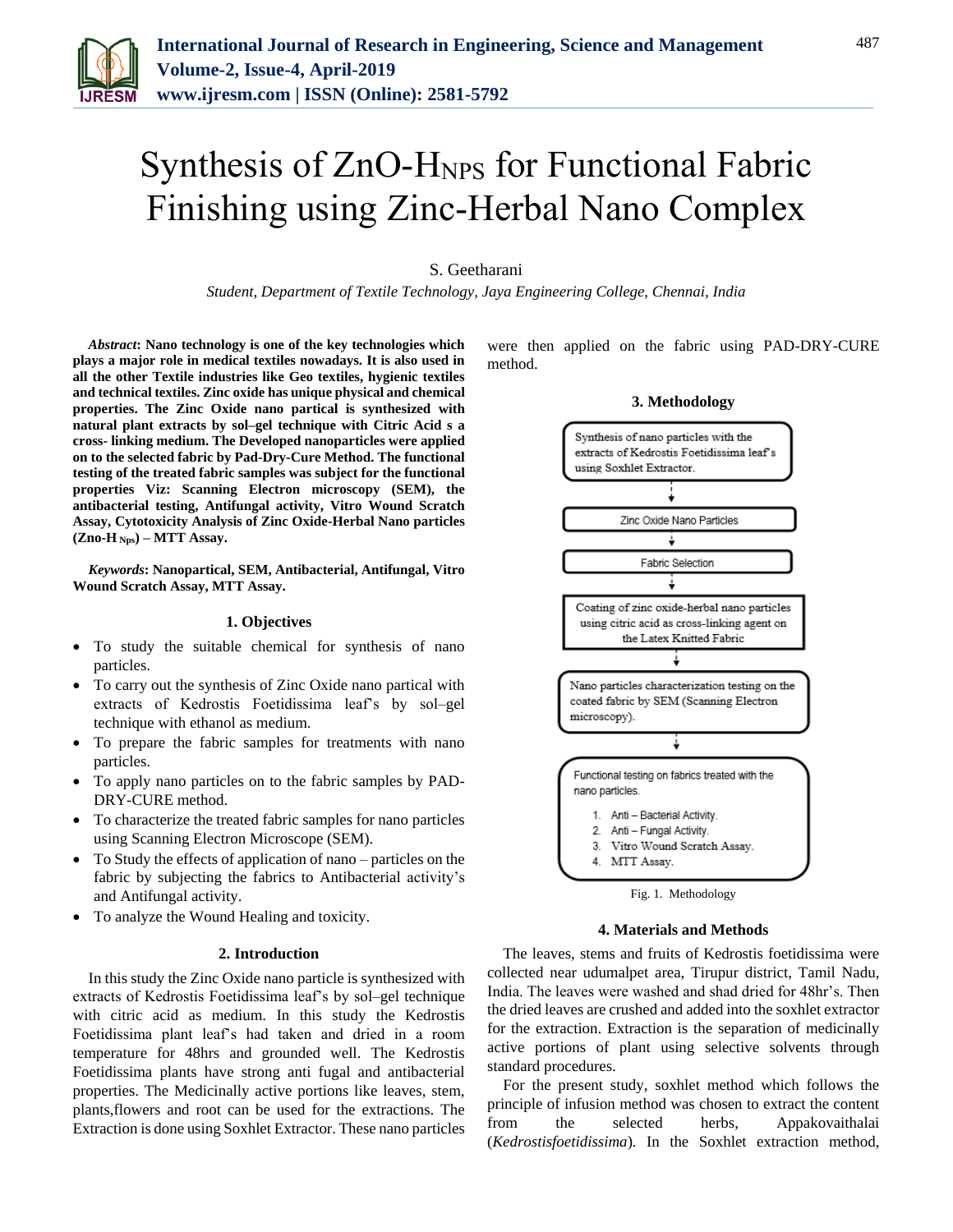

finely ground sample–*Kedrostisfoetidissima* herbal leaf powder was placed in a porous bag or "thimble" made from a strong filter paper or cellulose, which is placed, is in thimble chamber of the Soxhlet apparatus.

Extraction solvent is heated in the bottom flask, vaporizes into the sample thimble, and condenses in the condenser and drip back. When the liquid content reaches the siphon arm, the liquid contents is emptied into the bottom flask again and the process is continued. For the study, infusion method of Soxhlet Extraction had been adopted. The powdered herbs of *Kedrostisfoetidissima* were filled in the thimble and placed in the soxhlet extractor. The extractor had been filled with solvent solution of acetone and the temperature of 60<sup>o</sup>C was set and left for 6 hours.



Fig. 2. Soxhlet extraction process of Appakovaithalai

In this project, the sol - gel method was used for preparation of zinc oxide nanoparticles (ZnO-NPs). In a typical procedure 10.5g of zinc sulphate and 5% of Magnesium sulphate was used with 0.1N NaOH. The mixture was stirred at 800rpm in a magnetic stirrer to form Zinc oxide nanoparticles  $(ZnO<sub>NPS</sub>)$ . To the developed zinc oxide nanoparticles, about 50ml of herbal extracts was added to with continuous stirring to dissolve zinc completely. Then the solution was heated to 50℃ and 600 ml of absolute alcohol was added slowly with stirring. After this, 6ml of hydrogen peroxide  $H_2O_2$  (% 47) was added drop wise to the vessel and mixed it using a magnetic stirrer to get clear Zinc oxide-herbal nanoparticles (ZnO-H<sub>NPs</sub>) solution.



Fig. 3. Developing Zinc Oxide Nanoparticles



Fig. 4. Drop wise addition of hydrogen peroxide



Fig. 5. Developed nanoparticles  $(ZnO_{NPS})$ 

The fabric samples were finished with zinc oxide-herbal nano particles using citric acid as cross-linking agent. Developed nanoparticles were applied on to the selected fabric with material-to-liquor ratio of 1:20 at 40ºC using 8% citric acid concentration. Nanoparticles were padded onto the fabric materials for 30min. All the samples were taken and dried at 100-120ºC for 5min and cured at180ºC for 3min.



Fig. 6. Finishing fabric with zinc oxide-herbal nanoparticles

#### **5. Result and discussion**

## *A. Topographical analysis of the zinc oxide-herbal nanoparticles (ZnO-HNPs) finished fabrics – SEM*

The topographical analysis of the zinc oxide-herbal nano particles finished fabric was investigated under scanning electron microscopy (SEM). The samples were prepared for SEM using a suitable accelerating voltage (10 KV), vacuum (below 5 Pa) and magnification (X 3500). Metal coating was used as the conducting material to analyze the sample.



Fig. 7. SEM Analysis

SEM analysis of the nanoparticles revealed two different shapes, spherical shape and cube shape. Spherical shaped nanoparticles showed the average size of 650.0 nm. Cube shaped particles measured in micron size and hence these particles were not considered for the analysis.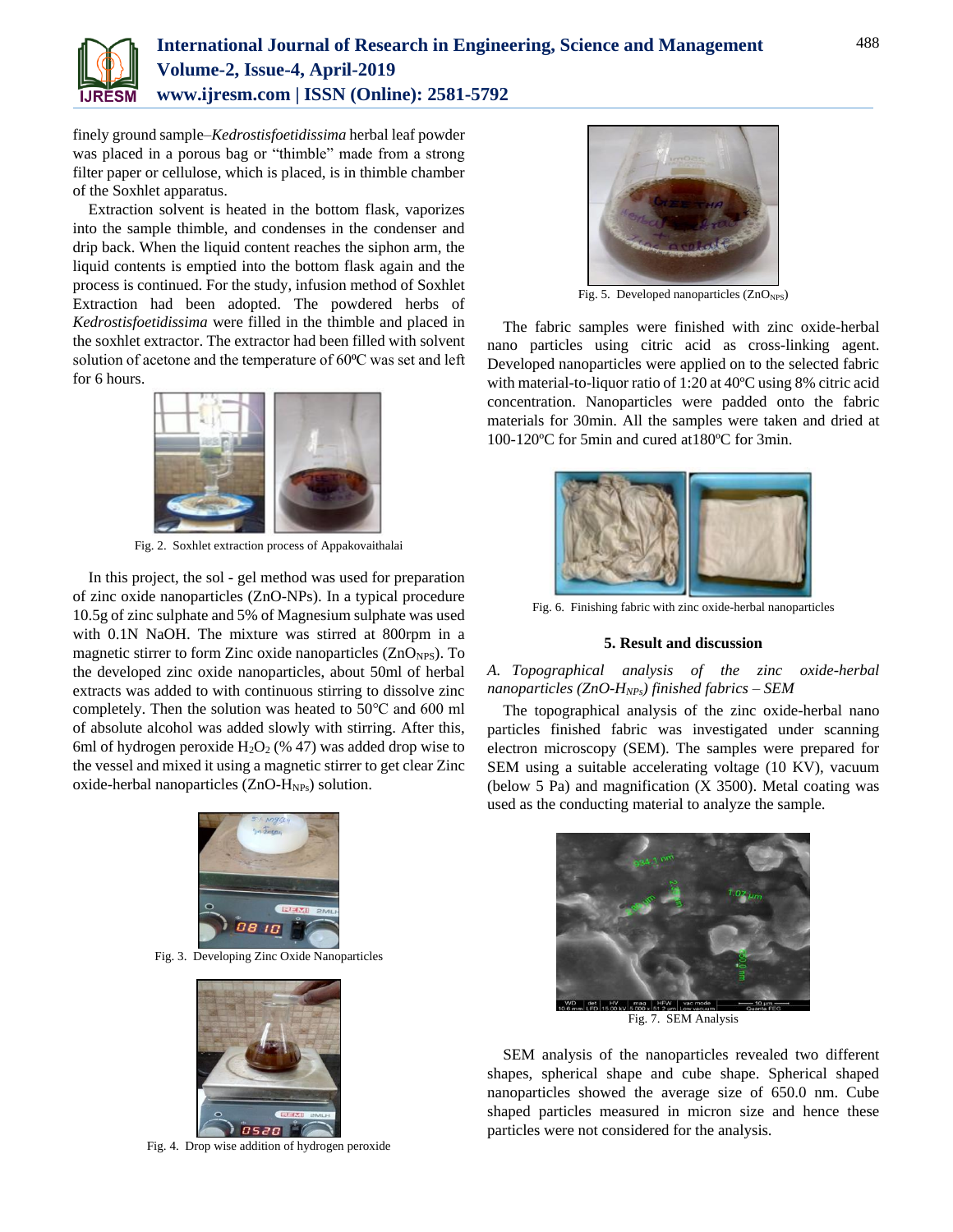

*B. Antibacterial activity (AATCC-30 test method) of zinc oxide-herbal nanoparticles (ZnO-HNPs) finished fabrics against (Staphylococcus aureus and Escherichia coli)*

The fabrics finished with Zinc oxide-herbal nanoparticles  $(ZnO-H<sub>NPs</sub>)$  were analyzed for their antibacterial testing using the standard AATCC – 147 test methods (Parallel streak method).

Briefly, test specimens (fabrics) were cut into pieces (25mm x 50mm). A 50mm length permits the specimen to lay across 5 parallel inoculums streaks each of diminishing width from both 8mm to 4mm wide. Sterile AATCC bacteriostasis agar plates were prepared. Using sterile 4mm inoculating loop, one loop full of culture (Escherichia coli ATCC 25922 and Staphylococcus aureus ATCC 6538) was loaded and transferred to the surface of the agar plate by making five parallel inoculum streaks spaced 10mm covering the central area of the petridish without refilling the loop.

The test specimen was gently pressed transversely, across the five inoculums of streaks to ensure intimate contact with agar surface. The plates were incubated at 37°C for 18-24 hours. The inoculated plates were examined for the interruption of growth along the streaks of inoculum beneath the fabric and for a clear zone of inhibition beyond the fabric edge. The average width of the zone of inhibition around the test specimen calculated in mm.

#### *Results:*

Table 1 Assessment of qualitative Antibacterial activity of finished fabric (AATCC-147 test method)

| S. No. |                       | Zone of inhibition (mm)    |  |
|--------|-----------------------|----------------------------|--|
|        | Test Bacteria         | $ZnO-HNPs$ finished fabric |  |
|        | Escherichia coli      |                            |  |
|        | Staphylococcus aureus |                            |  |



Fig. 8. Escherichia coli ATCC 25922



Fig. 9. Staphylococcus aureus ATCC 6538

## *C. Antifungal activity (AATCC-30 test method) of zinc oxideherbal nanoparticles (ZnO-HNPs) finished fabrics against fungus (Candida albicans and Candida tropicalis)*

The fabrics finished with Zinc oxide-herbal nanoparticles  $(ZnO-H<sub>NPs</sub>)$  were analyzed for their antifungal testing using the standard AATCC-30 test method. Briefly, test specimens were cut into pieces (50mm in diameter). Sterile Potato Dextrose agar plates were prepared. Using sterile cotton swab the test fungal cultures (Candida albicans and Candida tropicalis) was transferred by swabbing all around the surface of the agar plate and also covering the central area of the petridish. The plates were incubated at 30°C for 72 hours. The inoculated plates were examined for the interruption of growth along the swabs of inoculum beneath the fabric and for a clear zone of inhibition beyond the fabric edge. The average width of the zone of inhibition around the test specimen calculated in mm.

#### *Results:*

Table 2 Assessment of qualitative Antifungal activity of finished fabric (AATCC-30 test method).

| (AATCC-90 test method). |                    |                            |  |  |  |  |
|-------------------------|--------------------|----------------------------|--|--|--|--|
| S. No.                  |                    | Zone of inhibition (mm)    |  |  |  |  |
|                         | Test Fungi         | $ZnO-HNPs$ finished fabric |  |  |  |  |
|                         | Candida albicans   |                            |  |  |  |  |
|                         | Candida tropicalis | 64                         |  |  |  |  |



Fig. 10. Candida albicans



Fig. 11. Candida tropicalis

Fabric samples finished with Zinc oxide-herbal nanoparticles (ZnO-HNPs) exhibited excellent antibacterial activity and antifungal activity. Good inhibitory zones against the bacterial species (*E. coli* and *S. aureus*) and fungal species (*Candida*spp) were observed for the finished fabrics in the present study. The antibacterial and antifungal inhibitory zone obtained for the finished fabrics against the test organisms indicated the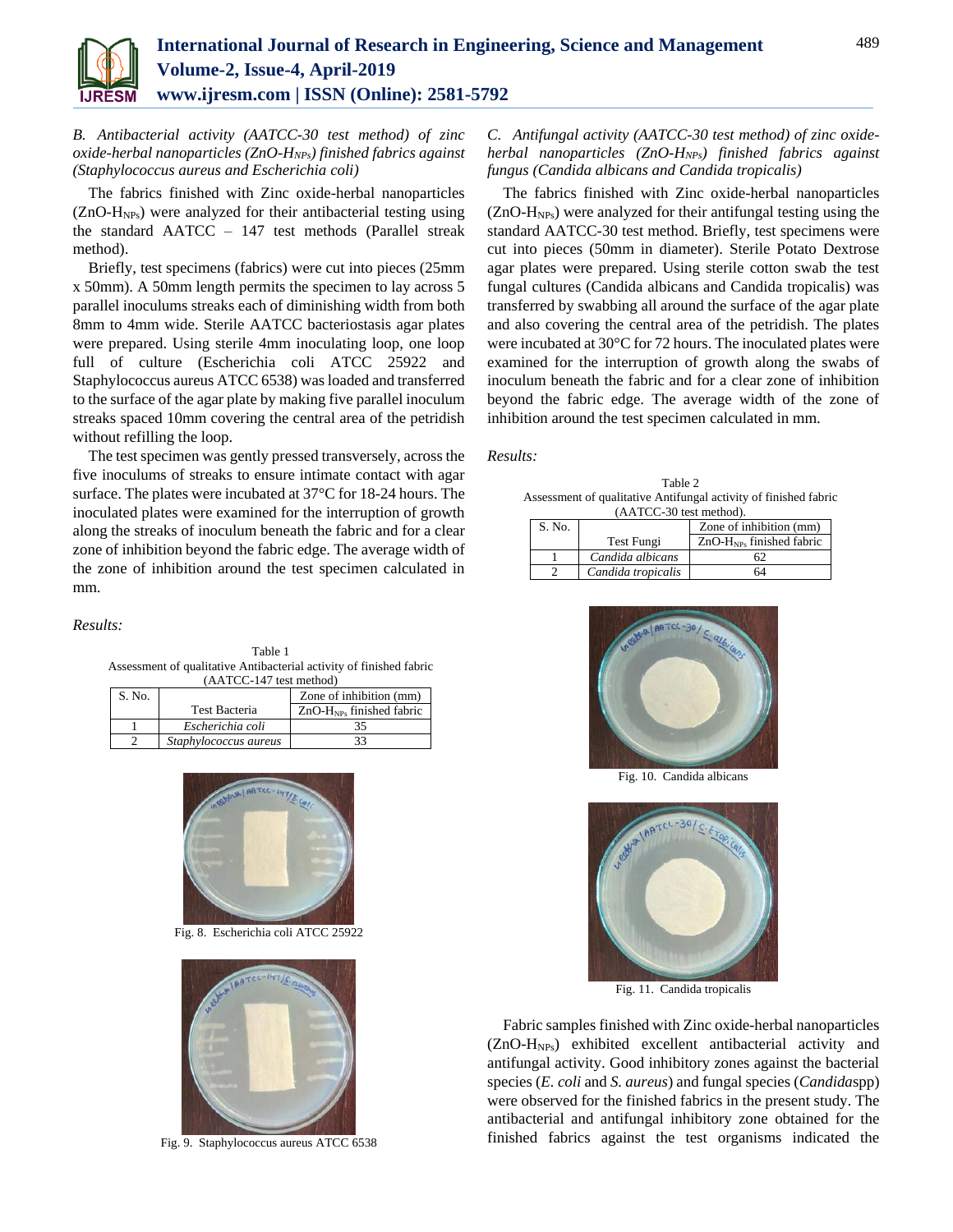

presence of different antibacterial compounds in the Zinc oxide-herbal nano composites. The finished fabric confirmed the presence of different phytochemical compounds like phenol, alkaloids, flavonoids and terpenoidsin the herbal extracts which are proved to be attributing for enhanced antibacterial and antifungal activity. The activity obtained in the present research was attributed due to several biological functions of Zinc oxide-herbal nanoparticles. The functions are as follows,

More adsorbed compounds of Zinc oxide-herbal nanoparticles would evidently result in greater changes in the structure and in the permeability of the cell membrane of bacteria. This would suggest that the antibacterial mode of action of Zinc-oxide is dependent upon the host microorganism. Another proposed mechanism is the binding of biological compounds of Zinc oxide and herbal mixtures with microbial DNA, which leads to the inhibition of the mRNA and protein synthesis via the penetration of biological compounds into the nuclei of the microorganisms.

#### *D. In vitro wound scratch assay*

L929 mouse fibroblast cells were grown in 24 well plates at a density of  $1X105$  cells/ml and cultured until  $\sim 80\%$ confluency. A small linear scratch was created in the confluent monolayer by gently scraping with sterile cell scrapper as per the method described by Yanling Chen (2011). Cells were thoroughly rinsed with 1 X PBS to remove cellular debris and treated with Zinc oxide-herbal nanoparticles (ZnO-HNPs) at a ratio of 1:1 (25µl). Cell proliferation was monitored at different time points: 0th hour, 18th hour and 24th hour images of the migrated cells were taken at all different time points using inverted phase contrast microscope. Extent of wound healing was determined by the distance traversed by cells migrating into the denuded area.

*Results:*



Fig. 11. Wound healing assay of Zinc oxide-herbal nanoparticles (ZnO-H<sub>NPs</sub>): *In Vitro* Wound Scratch Assay

The cell migration, cell proliferation of L<sup>929</sup> mouse fibroblast cell lines and wound closure was measured for a known concentration (100µg) of developed Zinc oxide-herbal nanoparticles (ZnO-H<sub>NPs</sub>) at three different time periods (0th hour, 18th hour and 24th hour). The self-wound healing ability of ZnO-HNPs showed that, at 0th hour, no cell migration and proliferation was observed including control (Distilled water). At 12th hour, the samples showed positive cell migration and cell proliferation. And after 24hours, more cell proliferation was evident and thus indicating the wound healing ability of the developed ZnO-HNPs.

# *E. Cytotoxicity analysis of zinc oxide-herbal nanoparticles (ZNO-H NPS) - MTT assay*

## *1) Cell line*

The mouse fibroblast cell lines (L929) was obtained from National Centre for Cell Science (NCCS), Pune and grown in Eagles Minimum Essential Medium containing 10% fetal bovine serum (FBS). The cells were maintained at  $37^{\circ}$ C, 5% CO2, 95% air and 100% relative humidity. Maintenance cultures were passaged weekly, and the culture medium was changed twice a week.

*2) Cell treatment procedure*

The monolayer cells were detached with trypsin-ethylene diamine tetra acetic acid (EDTA) to make single cell suspensions and viable cells were counted using a hemocytometer and diluted with medium containing 5% FBS to give final density of 1x105 cells/ml. One hundred microlitres per well of cell suspension were seeded into 96-well plates at plating density of 10,000 cells/well and incubated to allow for cell attachment at  $37^{\circ}$ C, 5% CO<sub>2</sub>, 95% air and 100% relative humidity. After 24 h the cells were treated with serial concentrations of the test samples. They were initially dissolved in neat dimethylsulfoxide (DMSO) and an aliquot of the sample solution (Zinc oxide-herbal nanoparticles -  $ZnO-H<sub>NPs</sub>$ ) was diluted to twice the desired final maximum test concentration with serum free medium.

Additional four serial dilutions were made to provide a total of five sample concentrations. Aliquots of 100 µl of these different sample dilutions were added to the appropriate wells already containing 100 µl of medium, resulting in the required final sample concentrations. Following sample addition, the plates were incubated for an additional 48 h at  $37^{\circ}$ C, 5% CO<sub>2</sub>, 95% air and 100% relative humidity. The medium containing without samples were served as control and triplicate was maintained for all concentrations.

## *3) MTT assay*

3-[4,5-dimethylthiazol-2-yl] 2,5-diphenyltetrazolium bromide (MTT) is a yellow water soluble tetrazolium salt. A mitochondrial enzyme in living cells, succinate-dehydrogenase, cleaves the tetrazolium ring, converting the MTT to an insoluble purple formazan. Therefore, the amount of formazan produced is directly proportional to the number of viable cells. After 48 h of incubation, 15µl of MTT (5mg/ml) in phosphate buffered saline (PBS) was added to each well and incubated at  $37^{\circ}$ C for 4h. The medium with MTT was then flicked off and the formed formazan crystals were solubilized in 100µl of DMSO and then measured the absorbance at 570 nm using micro plate reader.